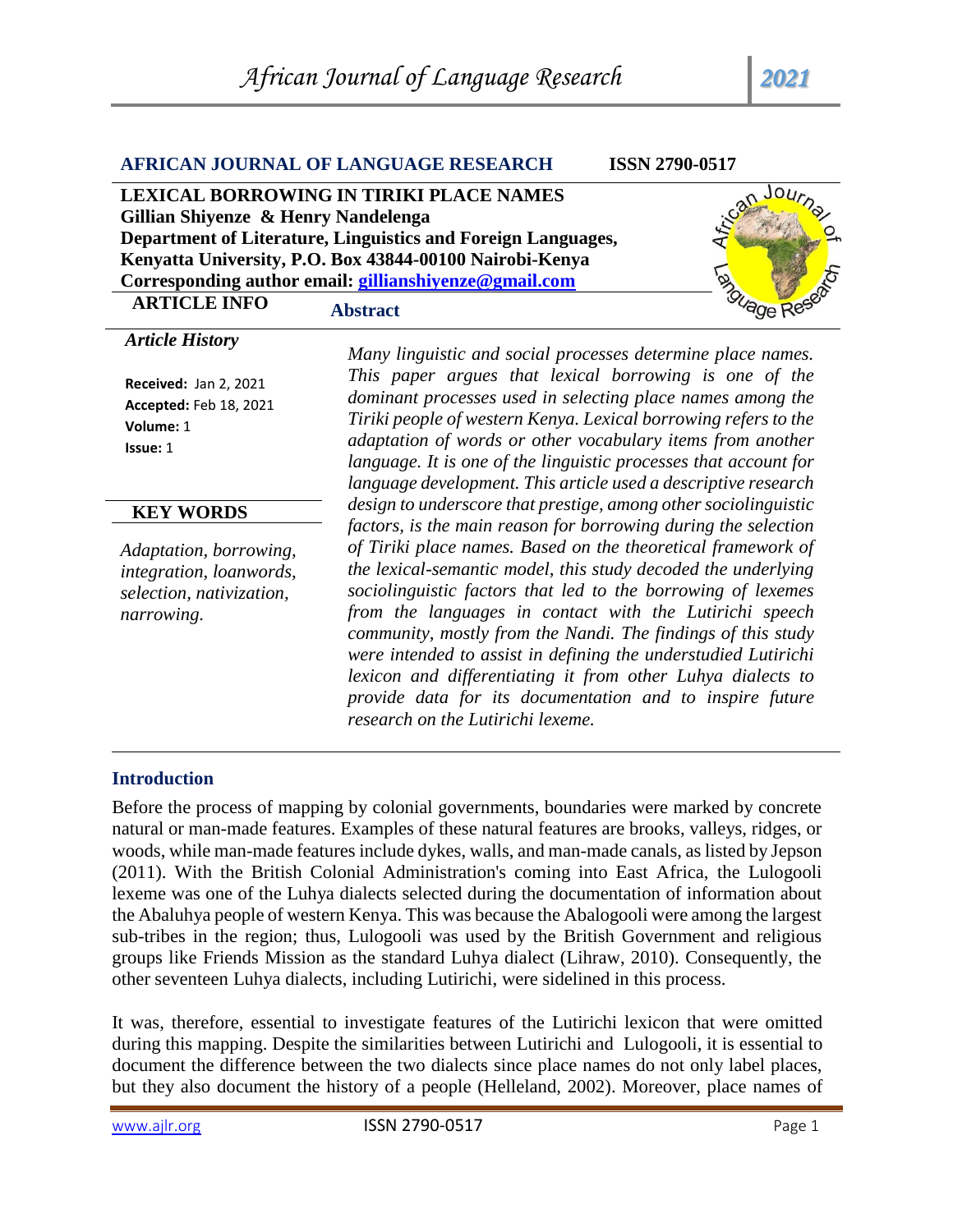minority languages can be discriminated against in multilingual areas. This was the case in Tiriki place names among dominant languages like Nandi and Luhya dialects such as Lulogooli. The Tiriki place names, therefore, were documented using the Lulogooli lexeme.

Lexical borrowing dominated the naming systems of the Tiriki place names. Lexical borrowing, also referred to by Haspelmath (2009) as 'loanwords,' is the entry of a lexeme from the donor language into the recipient language. In this article, borrowing referred to the adaptation and integration of loanwords from languages in contact with Lutirichi during the selection of Tiriki place names. Other naming systems included naming places after prominent people, administrative activities, historical occurrences, and geographical features.

# **Issues and Universality in Borrowing**

Despite the capacity of all languages to generate new words for new phenomena, lexical borrowing is common among languages in contact. Haspelmath (2009) attributes this to social and attitudinal factors as well as grammatical factors. These loanwords are then adapted from thedonor language and eventually integrated into the recipient language. Once integrated, the loanword belongs to both languages equally.

Apart from identifying the Tiriki place names and their origin, it was also important to determine which place names are borrowed, why these particular ones were borrowed and not others, and factors that led to their borrowing. Moreover, the importation of cultural activities from tribes in contact with the recipient language is often followed by lexical borrowing (Haspelmath, 2009). The article, therefore, determined whether there are such cultural practices and whether there were place names borrowed as a result of this importation. Revealing the attitudes of the Tiriki and the processes of adaptation of loanwords is vital to linguists as it helps to build on the understudied Lutirichi lexicon as well as assisting policymakers in determining boundaries in the western region of Kenya. This will also contribute to theinclusion of such marginalized groups during resource distribution in western Kenya.

This article purposively sampled forty Tiriki place names to determine their origin. Twenty-five out of the sampled forty place names had their origin in lexical borrowing. All of the sampled borrowed place names, except one, were borrowed from Nandi, a Nilotic speech community that is in contact with Lutirichi. This meant that sixty-three percent of the sampled place names had their origin from lexical borrowing, therefore, justifying their analysis in this paper. To shed light on why the Tiriki preferred borrowed place names to their native Lutirichi place names, the paper was guided by the following objectives:

- I. Identify the loanwords used in Tiriki place names.
- II. Describe factors leading to the borrowing of the place names in question
- III. Examine the linguistic processes used during the nativization of the loanwords

The rationale of discussions in this article was to distinguish the Lutirichi lexicon from the previously used Lulogooli lexicon in naming Tiriki place names by outlining the distinctive features identified. The cultural activities shared by the languages in contact with Lutirichi were also described hence finding the reasons behind the lexical borrowing between them.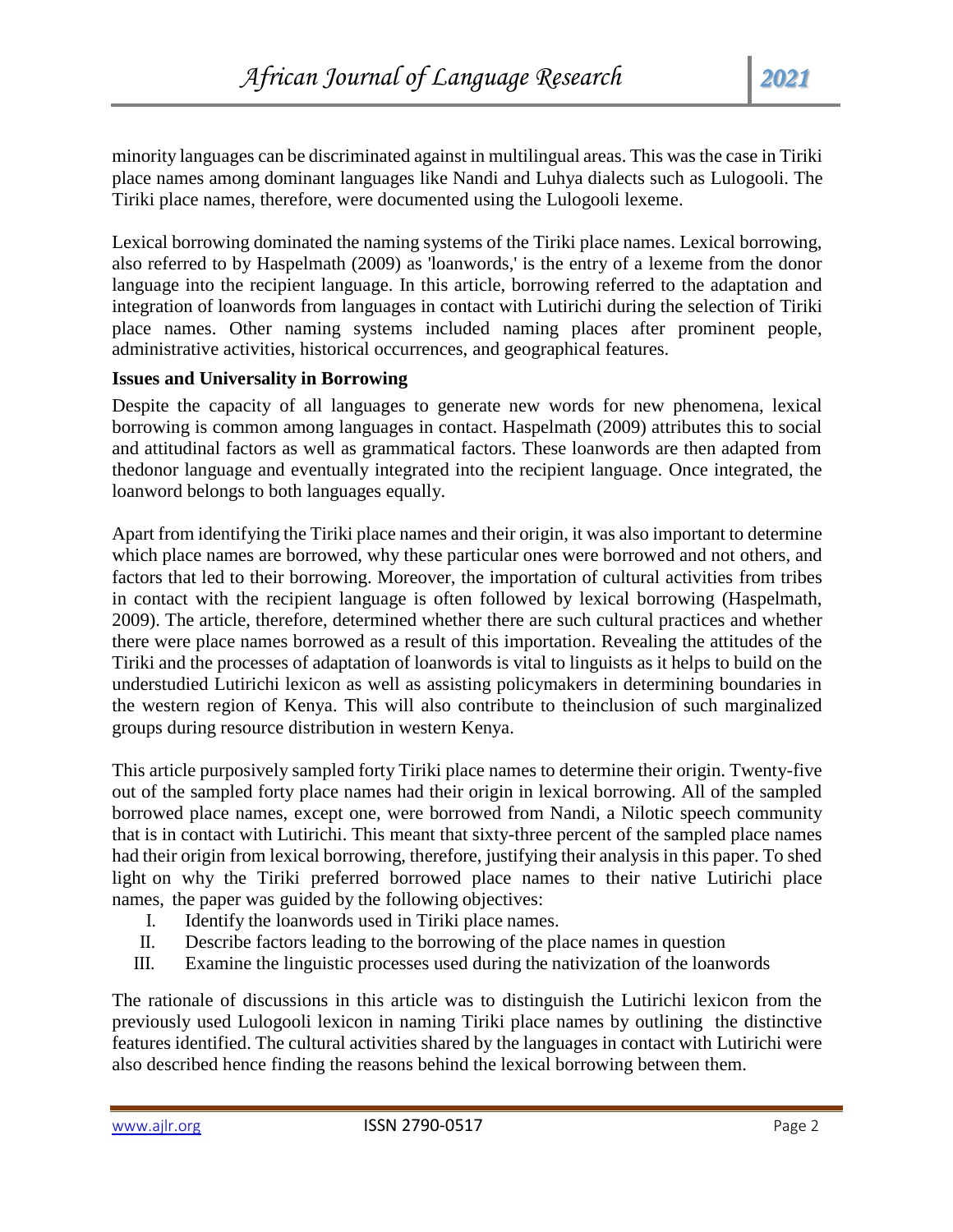This article was limited to the analysis of the Tiriki place names borrowed from the languages in contact with the speakers of Lutirichi. The mechanisms used to adapt and integrate these loanwords into Lutirichi were also described. These included morphological changes like affixation and phonological changes like consonant substitution. Social-linguistic factors that ledto the borrowing were analyzed to determine the reason for lexical borrowing of the place namesrather than using lexemes of the native language Lutirichi. Reasons for dominance of the Nandi loanwords rather than loanwords from the other languages in contact were then analyzed to validate the argument by Haspelmath (2009) that prestige and puristic attitudes may be responsible for the lexical borrowing. The place names in question were forty and were sampled from Vihiga County of western Kenya.

# **Borrowing, Adaptation, and Integration of Loanwords**

Borrowing to Hespelmath (2009) is to adopt, impose or retain a lexeme from a donor language. This does not suggest that the donor language loses the said word, but the recipient language gains a new one. Lexical borrowing, moreover, can include roots and affixes, collocations, sounds, and grammatical processes (Daulton, 2012). From this study, the prefixes **kap-** and **chep**- are adapted together with their roots during the formation of Tiriki place names like Ikabachi, Ichebutulu, and Ikambochi.

Hespelmath (2009) observed that these loanwords are unanalyzable units in the recipient language. He argued that the corresponding source word in the donor language might lose its complex or even phrasal nature when it enters the recipient language. The results of this study, especially in the analysis of Nandi loanwords, agree with this observation. The internal structure of the name 'Ikambochi,' for example, is borrowed from Nandi 'Kapmbogi' (home of Mbogi), the place name has the prefix kap- which means 'home of' in the Nandi dialect and the root 'Mbogi' which is a person's name. This is lost when the loanword is borrowed into Lutirichi. Moreover, current users of the place name may not perceive the more profound meaning but simply adopt it as one word with one meaning.

Karuru (2013) argued that adapted loanwords appear as similar as possible to the source words. This can be illustrated in some place names in Kenya borrowed from English such as '*Rumuruti'*  from 'remote route,' 'Daka ini' from 'dark lane' and '*Narumoru'* from 'narrow mall.' However, some examples such as '*Ruaka'* from English 'lower camp' and '*kasarani'* from'Castle Leigh differ considerably in pronunciation from their original forms. Hespelmath (2009) argued that borrowing refers to a Completed language change. This explains why Lutirichi substitutes the voiced velar plosive /ɡ/ in place names such as 'kambogi' with the voiceless palatal plosive /c/ after borrowing it from the donor language, Nandi. It is further integrated into Lutirichi by adding the prefix i- to be realized as [ika<sup>m</sup>boci]. Hespelmath (2009) gave the example of the Russian word '*buterbrod,'* meaning 'sandwich,' which was borrowed from the German '*butterbrot.'* From this example, it is evident that the compound aspect of the German form of the loanword was lost when it was borrowed into Russian in a monomorphemic form. This means the German compound word, '*butter-brot,'* was borrowed as a single lexeme '*buterbrod'* into the Russian linguistic inventory rather than a compound.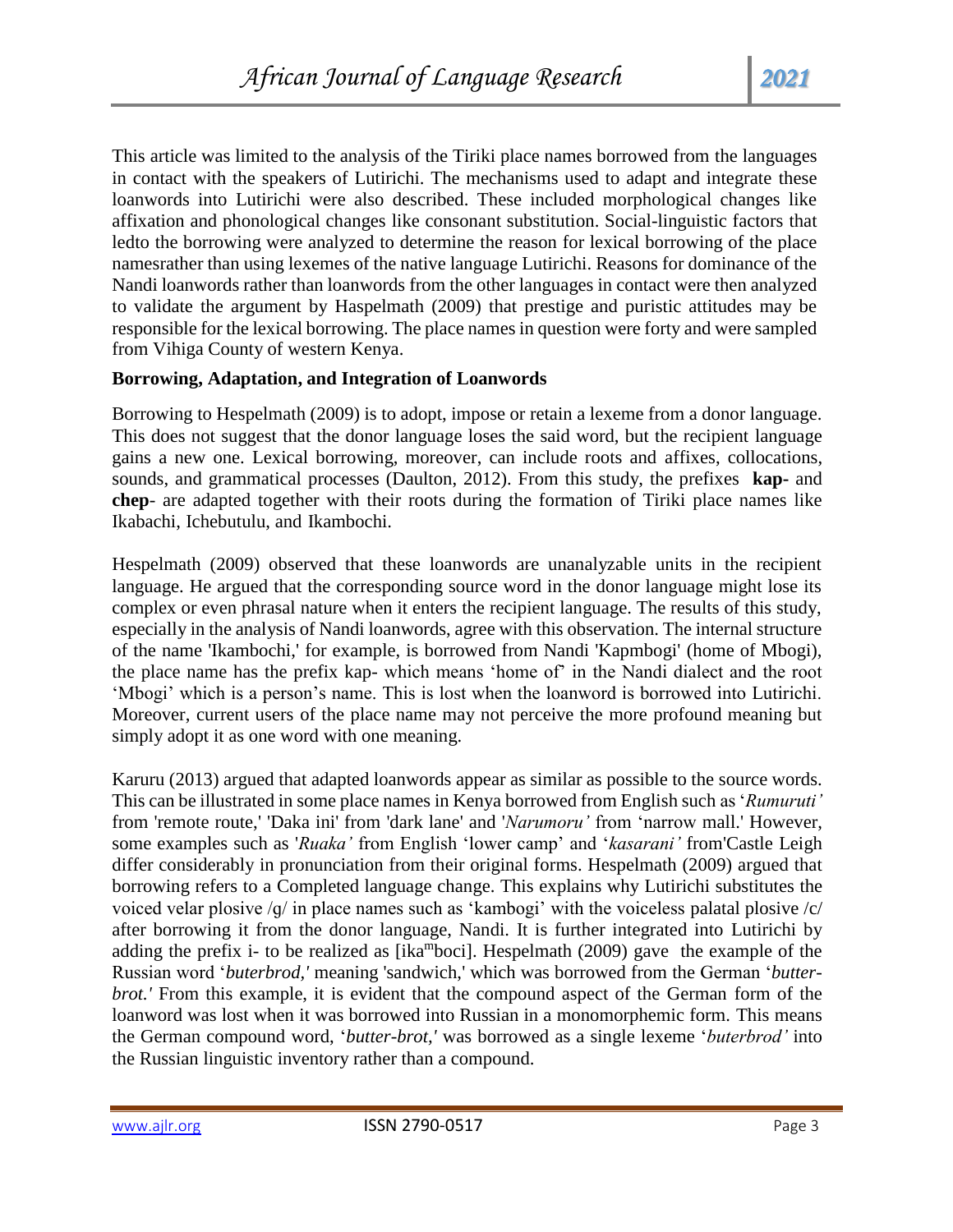The adoption of loanwords is not a result of the inability of the native language to generate new words or lacking an equivalent form of the word. It is determined by the attitude of the recipient language speakers towards borrowing and change (Ottenheimer, 2008). For example, the name '*Ikapsasuri'* is borrowed from the Nandi lexeme '*kapsasur,'* whichrefers to a wild plantain. It is not surprising that the Lutirichi lexical inventory has an equivalent lexeme for this wild plantain: '*masitsi*.' The reason for preferring to borrow this loanword from Nandi could simply have been for prestige. According to Ottenheimer (2008), some languages borrow more than others because some languages have mental openness to supra-local norms while others value stability. English is given as one example of open language, while French is more rigid. This was due to the use of Latin in Christianity and as a means of expanding their vocabulary. From the findings of this research, the Tiriki place names are dominantly borrowed from Nandi lexemes. This means that Lutirichi can be classified as 'open' as it readily borrows from other languages in contact.

This paper revealed that the Nandi considered themselves more prestigious than the surrounding tribes: Dholuo, Abalogooli, Abagusi, and Abaluhya. They viewed themselves as superior to the other people they came into contact with, and with the advantage of their warlike nature, they easily subdued their neighbours (KLB's, 2018, p. 38). This could explain why sixty percent of the place names studied were borrowed from the Nandi lexicon. Naturally, the dominant language is expected to influence the less dominant one.

In another view, Treffers-Deller (2007) found that borrowing can be derogatory, as in the case of the English lexeme 'assassin.' This lexeme was borrowed from the Arabic lexeme '*haschischin'* which is translated as 'hashish eater.' This was the name of the eleventh-century Muslim sect thatwould intoxicate themselves with 'hashish' before killing a prominent person in public. The sect mentioned comprised the followers of Hassan Ibn Sabbah (Labov, 2010), whose activities the English disapproved of. Daulton (2012) found that bilingual speakers also encourage borrowing by habitually code-switching, which is, alternating between two languages in the same discourse, sentence, or even the same word. This article found that a significant percentage of Lutirichi speakers are bilingual, speaking both Lutirichi and Nandi. This accounts for the prevalence of Nandi loanwords in the Tiriki place name inventory. However, Daulton (2012) pointed out that lexical borrowing is not in any way dependent on code-switching. This is evident in some monolinguistic interactions that have loanwords integrated into their languages.

Loanwords often have orthographic, morphological, syntactic, and phonological properties in the donor language that do not fit into the recipient language. They are therefore reconstructed to fit into the recipient language's internal structure. Examples are place names: '*Rumurut'i* from the English 'remote route, '*Daka ini'* from 'dark lane and '*Kileleshwa'* from 'Clay land swamp.' These loanwords have had their phonology, morphology, and semanticsaltered by the recipient language, Gikuyu. Hespelmath (2009) gives the example of Russian lacking the front rounded vowels and therefore would have a problem with the French word '*résumé'* meaning 'summary,' which is realized as [rezyme] in Russian. English too has aproblem with French because English is inanimate, unlike French, whose nouns are either masculine or feminine.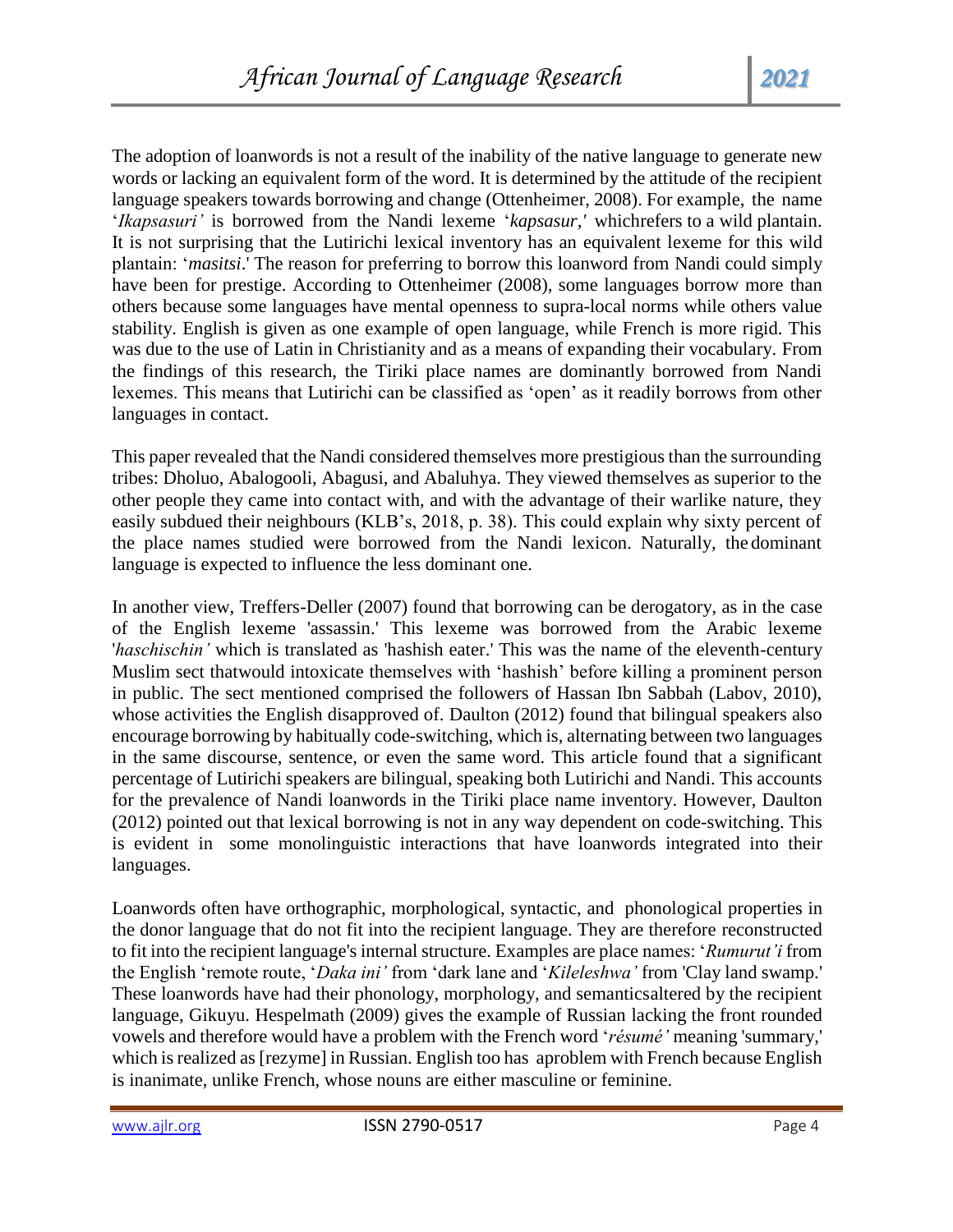In the same way, Nandi loanwords borrowed into Lutirichi were problematic since their syllable structures vary. Nandi has the CVC, CCVC syllable structure, while Lutirichi has theCV, V, and CCV syllable structure. The Nandi loanwords were, therefore, modified during nativization. One such mechanism is 'vowel insertion' after the last consonant, as is illustrated by the Lutirichi place name [iseremi] borrowed from the Nandi lexeme '*serem.'* Another mechanism is 'consonant substitution' where, for example, the phoneme /p/ substituted with /β/ in the Lutirichi lexicon in loanwords like [iceβuteci] from the Nandi 'kaptich.'

# **Methodology**

The lexical semantics model is appropriate for this study since it is concerned with the meaning of words, why they mean what they mean and how they are represented in the speakers' minds. Taking an etymological approach, the paper examined the patterns of the Tiriki place names revealing a high preference for lexical borrowing in the place naming selection process. This is described by Hespelmath (2009) as therapeutic and cultural borrowing. Therapeutic borrowing isborrowing for reasons of prestige, while cultural borrowing involves borrowing new words and new concepts. The importing of the culture of male and female circumcision from the Nandi led to the borrowing of the Nandi lexemes as well. This is illustrated by place names like 'Isenende,' whose origin is a Nandi loanword 'senendet,' a sacred shrub used during the circumcision ceremony by initiates. The therapeutic borrowing described by Hespelmath (2009) is exemplified in Nandi loanwords borrowed because the Lutirichi speech community found it prestigious to use Nandi lexemes. This resulted from the Nandi dominance in the western region having subdued the other neighbouring tribes of Abaluhya, Dholuo, and Abagusi (KLB's, 2018, p. 38).

This paper used a descriptive research design to investigate the factors determining the extensive borrowing of place names from predominantly Nandi lexemes by Lutirichi speakers of Vihiga County in Kenya. Purposive sampling of forty Tiriki place names uncovered twenty-four place names borrowed from Nandi. The meanings of the borrowed place names were analyzed to account for their selection. This was done by relating the meaning of the loanwords to social activities like circumcision or economic activities like pastoralism.

Twelve subjects were interviewed using a semi-structured interview schedule. The subjects were reached through snowball sampling where existing study subjects apprenticed future subjects from among their acquaintances. Both male and female subjects who were born and bred in Vihiga County were sampled. This was done because most of the data existed in oral form since there is very little documentation of the Lutirichi lexicon. The place names were then analyzed in terms of phonological, morphological, and semantic adaptation mechanisms applied to fit into the Lutirichi lexicon. Vowel insertion and consonant substitution were identified as prevalent mechanisms in these loanwords. This data was then summarized in tables showing the loanwords before and after adaptation alongside their meanings. Conclusions were then drawn from this data about the reasons for lexical borrowing dominating the selection of Tiriki place names. The area of study was the Hamisi constituency of Vihiga County in western Kenya, where thespeakers of Lutirichi are in contact with the Nandi, Dholuo, Abagusi, and other settlers on administrative appointment by the Kenyan government or attracted to the area for economic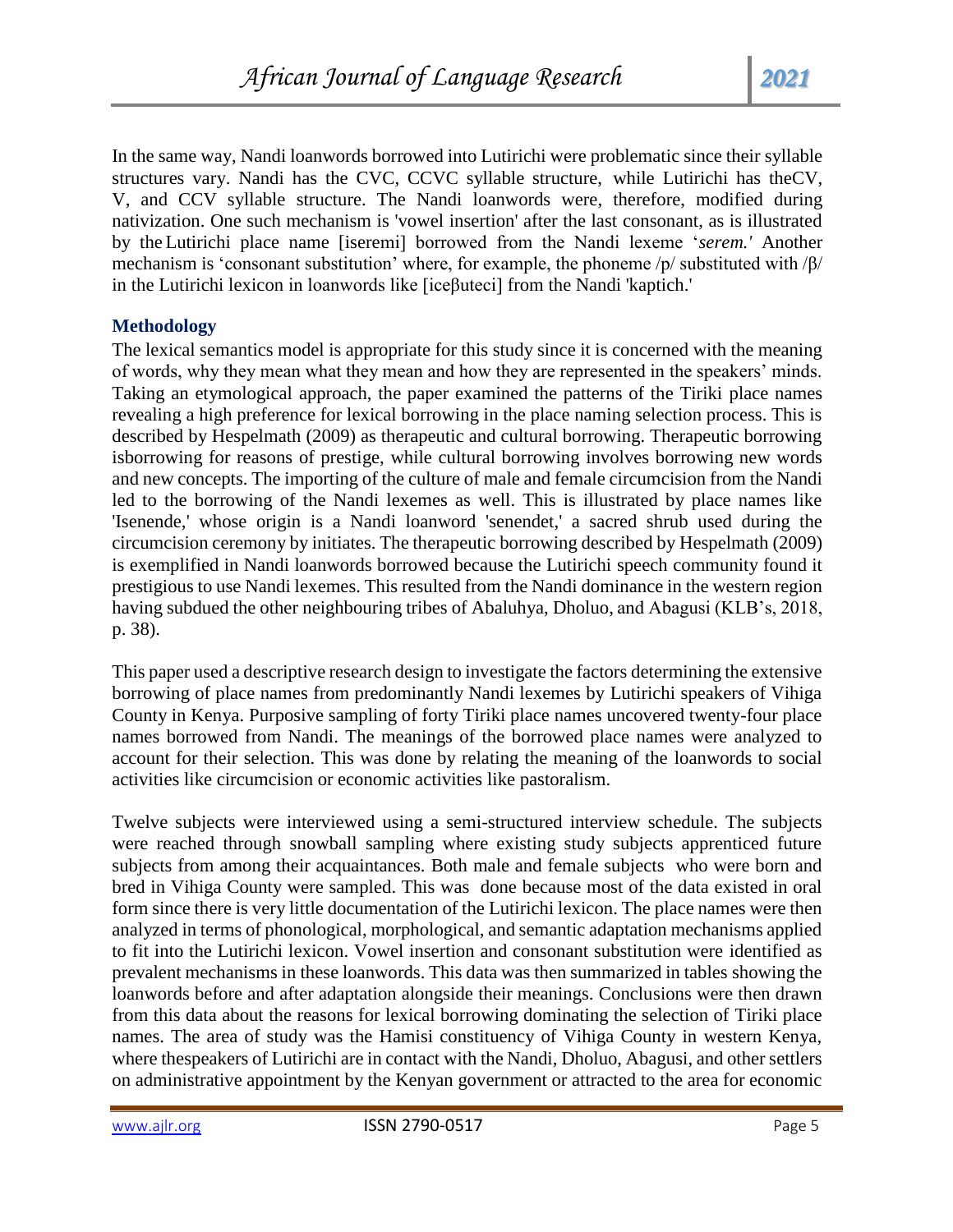reasons. The area is easily accessible by road, and it comprises bilingual and multilingual inhabitants. This eased the data collection and verification activities.

# **Results and Discussion**

### **Lutirichi Borrowings and Place Names**

Jepson (2011) argued that the main reason for naming places is to mark boundaries and that the political, cultural, and local history of a people is mirrored in place names. Territorial boundaries are formed as a result of an inborn instinct to control one's area. From the data in this paper, the Tiriki place names mark their boundaries, whether they are borrowed or native Tiriki names. TheLutirichi signature is found in the phonology and morphological of these place names. Lutirichi place names, for example, have specific affixes for place names such as the nominalizing prefix *i-* in place names like Igoibei, Ikapsasuru, and Iseremi. The Prefix i- can be translated as 'where we find,' 'in' and 'at.' Lutirichi moreover lacks the voiceless bilabial plosive /p/ and replaces it with

/β/ in place names such as [ikβαutunyi] and [iβaα<sup>n</sup>dʒα].

From the data analyses, the terrain of places such as 'Ichebulongo' is revealed in the Nandi loanword, 'chebrongo,' translated as 'a sloppy area.' 'Kipchekwen,' which is pronounced [iceβukokweni], described the character trait of its inhabitants as 'cunning.' This shows that the character of the inhabitants of a place, its terrain, and social activities of a community are entrenched in their place names. The following table gives the meaning of the sampled place names in this article.

| S.NO. Tiriki place name | Nandi Loanword | <b>Meaning</b>            |
|-------------------------|----------------|---------------------------|
| 1. Ikamnono             | Kapnono        | Home of Nono              |
| 2. Isahani              | Kapsean        | Home of Sean              |
| 3. Ikabachi             | Kapchi         | People's home             |
| 4. Isenende             | Senendet       | Dombeya tree              |
| 5. Ikaimosi             | Kapkimose      | Home of Kimose            |
| 6. Ikamande             | Kapmande       | Home of Mande             |
| 7. Ichebutechi          | Kaptich        | Home of cattle            |
| 8. Iseremi              | Serem          | Home of Serem             |
| 9. Ikambochi            | Gaambogi       | Home of Mbogi             |
| 10 Ichemukoyi           | Kapchelugut    | Home of the python        |
| $11$ <i>Ibanja</i>      | Banja          | Home of Banja             |
| 12 Ikabusasuri          | kapsasuriet    | Where wild plantains grow |
| 13 Ikamukiywa           | Kamukuyo       | Elgon teak                |
| 14 Igoigei              | Goibei         | A rock with water         |
| 15 Ichebulongo          | chebrongo      | A steep/slopy place       |
| 16 Ichebutulu           | Cheptul        | An explosion              |
| 17 Ichebukokweni        | Kipchekwen     | A place in cunning people |
| 18 Ikamalenga           | Kapmalenga     | Home of Malenga           |

#### **The Semantics of Tiriki Place Names Borrowed from Nandi**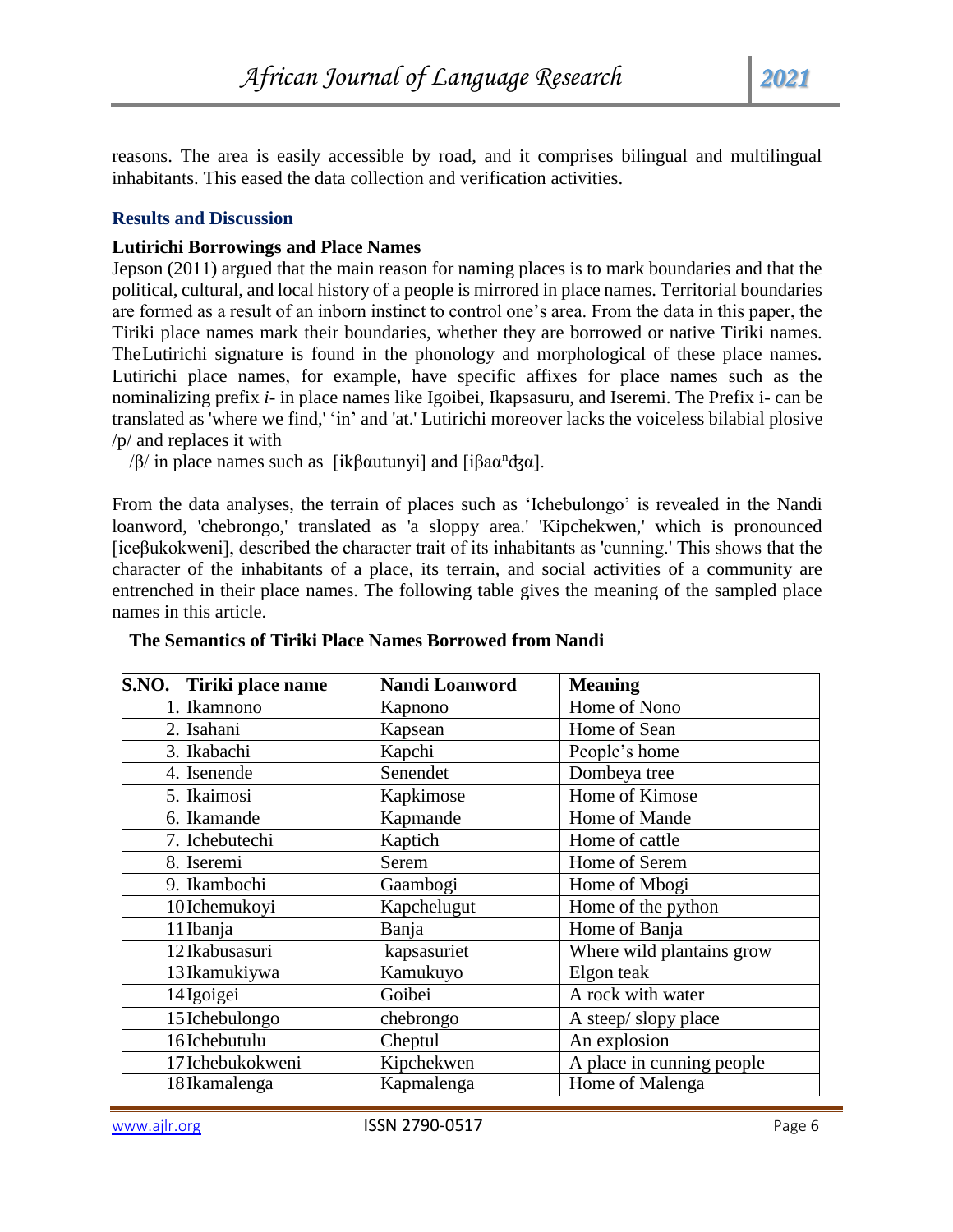| 19 Igavinjari  | Kapinjari | Home of Injari          |
|----------------|-----------|-------------------------|
| 20 Ichisambayi | Kapsambai | Home of Sambayi         |
| 21 Ichitinda   | Ke til da | Jump when you get there |
| 22 Ikapsoywa   | Soiyet    | Parasol tree            |
| 23 Isirwa      | Sirwo     | A fenced area           |

A dominant characteristic about the sampled place names is that most of them are named afterthe owner of a particular homestead. The data collected revealed that these places were forest areas primarily associated with circumcision ceremonies. These included 'Isahani,' 'Ikamande,' and 'Ichebutechi,' which later became shopping centres.

According to Bahumaid (2015), only one meaning of the loanword is maintained during adaptation. This he refers to as 'narrowing.' From the data tabulated above, the only meaning that remained was the labeling trading centres and administrative offices. The initial value of designating sacred groves for prayers and circumcision was forgotten over time. This is illustrated in loanwords such as 'kapchelugut' (pronounced [Icemukuyi]), which was so named to commemorate someone who a python swallowed at this place, and 'kaptul' (pronounced [ikαβutulu]), which denotes an explosion that could portend an area with military history.

#### **Adaptation and Nativization of Loanwords**

Analysis of the nativization of these borrowed place names revealed that consonant substitution during adaptation and integration of these loanwords into the Lutirichi lexicon. This is illustrated below.

| <b>NANDI</b>    |             | <b>Pronunciation</b>            | <b>LUTIRICHI</b>  | Pronunciation        |
|-----------------|-------------|---------------------------------|-------------------|----------------------|
| /p/             | kapchi      | [kαpci]                         | /β/ ikabachi      | [ika $\beta$ αci]    |
| /k/             | kapchelugui | [kapcelugui]                    | /c/ ichemukuji    | [icemukuji]          |
| $/{\rm V}$      | gaambogi    | [ $\chi\alpha^{\text{m}}$ boyi] | /k/ ikambochi     | [ikamboci]           |
| $\rm\langle r/$ | chebrongo   | [cebro <sup>η</sup> qo]         | ichebulongo<br>Ί, | [ $ice\beta$ ulongo] |
| $\sqrt{B/1}$    | Kapinjari   | [kαβiri <sup>n</sup> dʒα]       | /v/ ikavinjari    | [ikavirindzari]      |
| ppn/            | Kapnono     | [kapnono]                       | /m/ ikamnono      | [ikamnono]           |

# **Consonant Substitution in Lutirichi**

Lutirichi inserts glides in words with two vowel sounds in Nandi; for example, /j/ is inserted before /i/ as in Ichisambayi, which is a nativization of 'kipsambai' in Nandi. Another example is 'Ichemukuyi' from 'Kapchelugu.'

The two languages have nominalizing affixes (Kibet, 2016), and some words have opaque morphemes as in 'Banja' in Nandi, which should normally have the prefix kap-. Lutirichi also hasopaque morphemes in the place names 'Muhudu', 'Makuchi,' 'Lwandoni,' and 'Tigoi.' The table below shows these prefixes.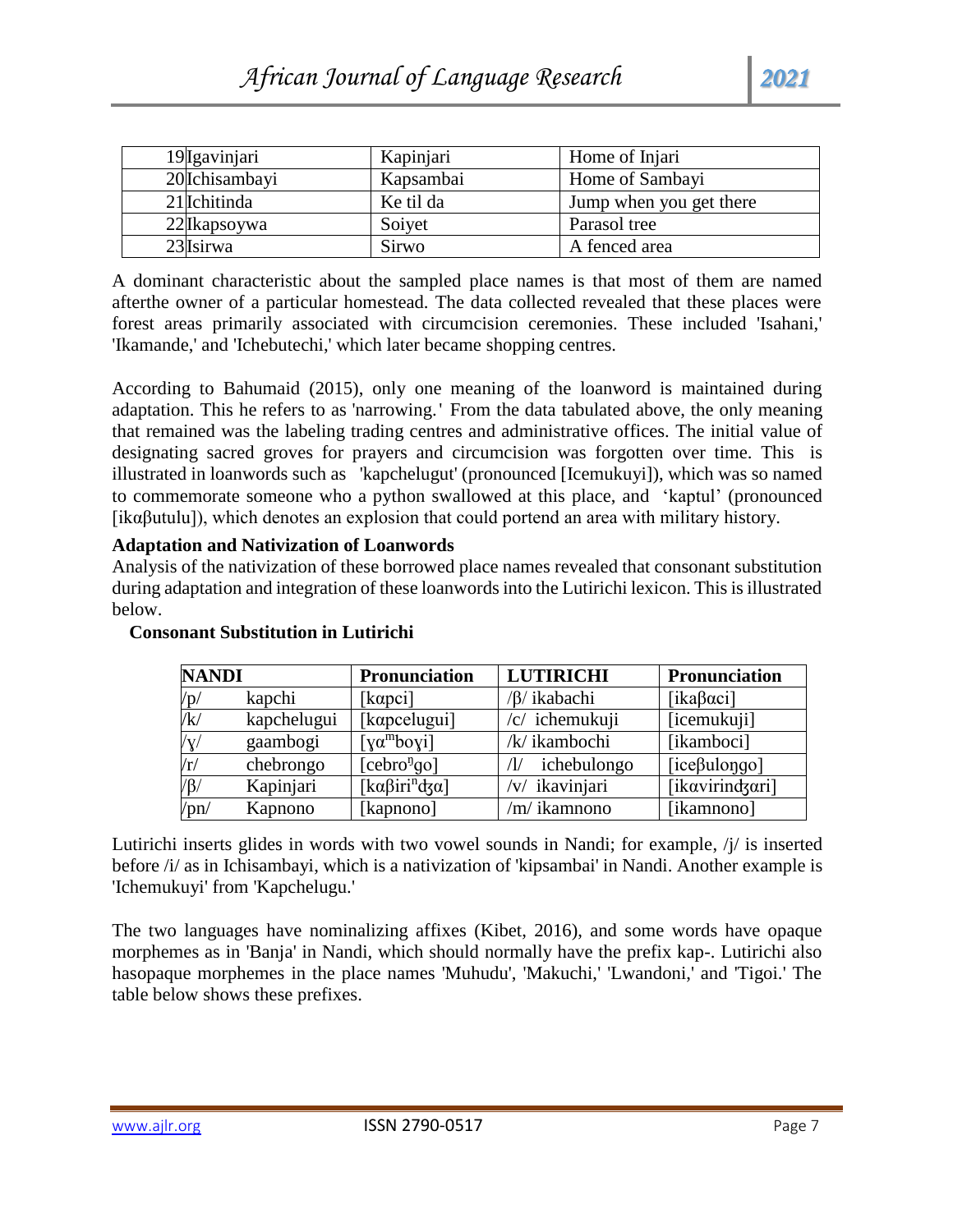# **Lutirichi and Nandi prefixes**

|           | <b>Nominalization affixes</b>                               | <b>Examples</b>                |
|-----------|-------------------------------------------------------------|--------------------------------|
| Nandi     | Kap-, ga-, Chep-, -et, -at, -ot, -it,<br>$-t$ (kibet, 2016) | Chebrongo, sasuriet, kapsambai |
| Lutirichi | $i$ -, mu-, xu-, tsi-, $\beta$ u-                           | Iseremi, mungavo, xuluvanda    |

The loanwords sampled mainly added the prepositional prefix i- meaning *in, at*, or *where* to fit into the syllable structure of Lutirichi, which is CV V CCV, as seen in table 4.1.

# **Conclusion**

Lexical borrowing in Tiriki place names is mainly from the Nandi donor language. It is triggered by cultural and therapeutic reasons due to borrowing some Nandi cultural practices like circumcision and due to the Nandi dominance over the neighbouring tribes. Other reasonsfor Lexical borrowing are prestige and puristic value. The loanwords are adapted by reconstructing the words phonologically using mechanisms such as vowel insertion and consonant substitution. Morphologically, they are adopted by the affixation of the Nandi loanwords to fit into the Lutirichi morpheme. The semantic mechanism of adaptation was narrowing. The original meaning of the loanwords and their internal structure are not retained after integration into Lutirichi. Thus, the compound words are adopted as monomorphemic words, and eventually, the sociolinguistic aspects of the loanwords are soon forgotten.

The findings of this research come as a boost towards the preservation of the history of Tiriki place names, paving the way for further research on the understudied Lutirichi lexicon. This will also contribute to the documentation of data to be used as a resource in teaching mother tongue in schools in western Kenya. Understanding a people's history enables policymakers to make informed decisions during the allocation of resources in the country to foster equity in development.

# **References**

- Bahumaid, S. (2015). Lexical borrowing: The case of English loanwords in Hadhrami Arabic. *International Journal of Language and Linguistics, 2*(6), 13-24.
- Daulton, F. E. (2012). Lexical borrowing: The Encyclopaedia of applied sciences. https://doi.org/1002/9781405198431.wbeal0687
- Geereats, D. (2010). *Theories of semantics (Oxford linguistics).* Oxford University Press.
- Haspelmath, M. (2009). Lexical borrowing: Concepts and issues. *In Loanwords in the World's Languages: A Comparative Handbook* (pp. 35-54). De Gruyter Mouton.
- Helleland, B. (2002).The social and cultural value of place names. Eighth United Nations conference on standardization of geographical names. https://unstats.un.org>unsD>docs>crp
- Jepson, B. (2011). *English place-name elements relating to boundaries*. Centre for Languages and Literature, Lund University

Karuru, D. W. (2013). Borrowing and communication in language: The impact of